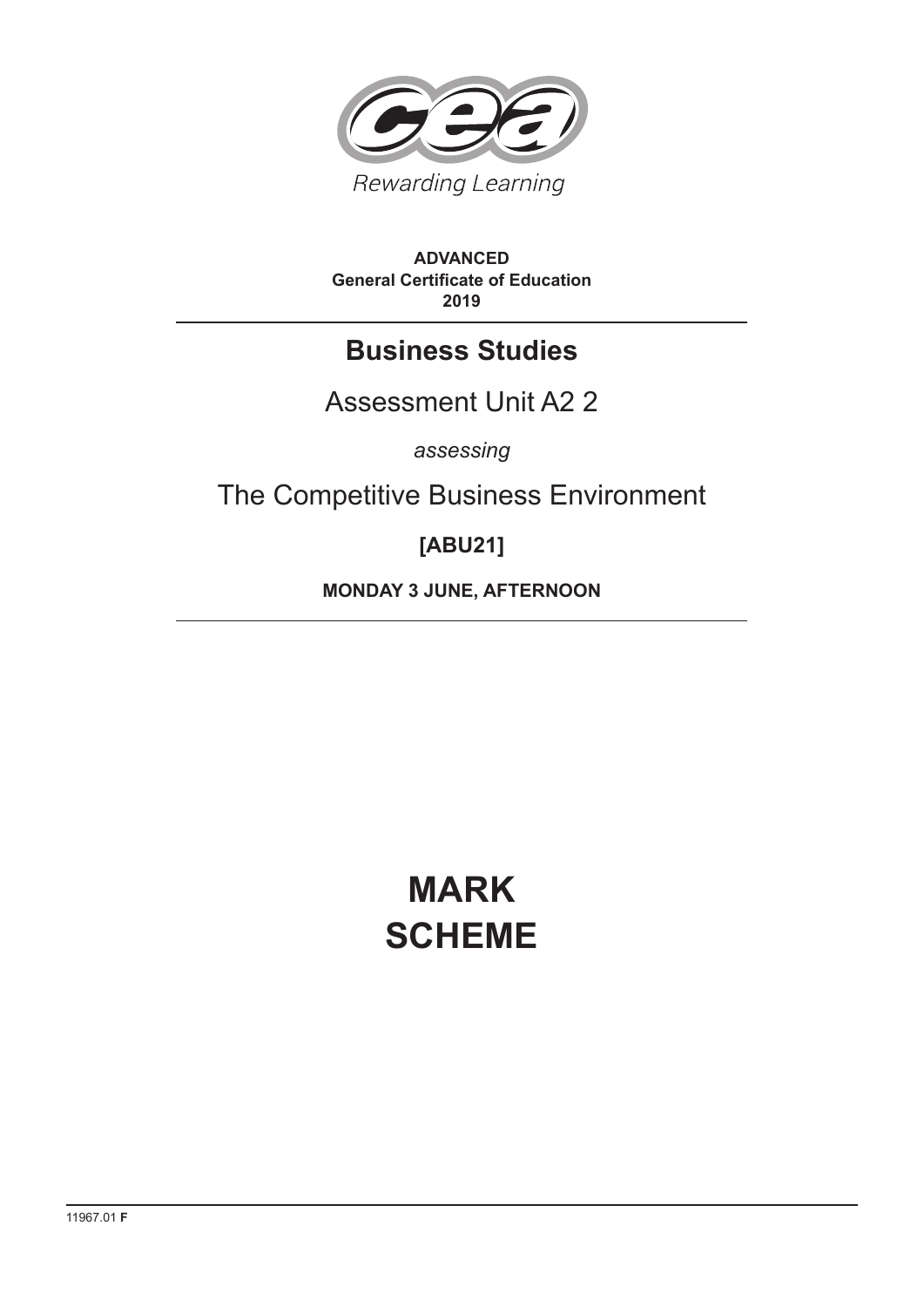#### **General Marking Instructions**

#### *Introduction*

The main purpose of the mark scheme is to ensure that examinations are marked accurately, consistently and fairly. The mark scheme provides examiners with an indication of the nature and range of candidates' responses likely to be worthy of credit. It also sets out the criteria which they should apply in allocating marks to candidates' responses.

#### *Assessment objectives*

Below are the assessment objectives for GCE Business Studies.

Candidates should be able to:

- **AO1** Demonstrate knowledge of terms, concepts, theories, methods and models to show an understanding of how individuals and organisations are affected by and respond to business issues.
- **AO2** Apply knowledge and understanding to various business contexts to show how individuals and organisations are affected by and respond to issues.
- **AO3** Analyse issues within business, showing an understanding of the impact of external and internal influences on individuals and organisations.
- **AO4** Evaluate quantitative and qualitative information to make informed judgements and propose evidence-based solutions to business issues.

#### *Quality of candidates' responses*

In marking the examination papers, examiners should be looking for a quality of response reflecting the level of maturity which may reasonably be expected of a 17- or 18-year-old which is the age at which the majority of candidates sit their GCE examinations.

#### *Flexibility in marking*

Mark schemes are not intended to be totally prescriptive. No mark scheme can cover all the responses which candidates may produce. In the event of unanticipated answers, examiners are expected to use their professional judgement to assess the validity of answers. If an answer is particularly problematic, then examiners should seek the guidance of the Supervising Examiner.

#### *Positive marking*

Examiners are encouraged to be positive in their marking, giving appropriate credit for what candidates know, understand and can do rather than penalising candidates for errors or omissions. Examiners should make use of the whole of the available mark range for any particular question and be prepared to award full marks for a response which is as good as might reasonably be expected of a 17- or 18-yearold GCE candidate.

#### *Awarding zero marks*

Marks should only be awarded for valid responses and no marks should be awarded for an answer which is completely incorrect or inappropriate.

#### *Marking Calculations*

In marking answers Involving calculations, examiners should apply the 'own figure rule' so that candidates are not penalised more than once for a computational error. To avoid a candidate being penalised, marks can be awarded where correct conclusions or inferences are made from their incorrect calculations. If a candidate gives the correct answer without showing their working out, full marks should be awarded.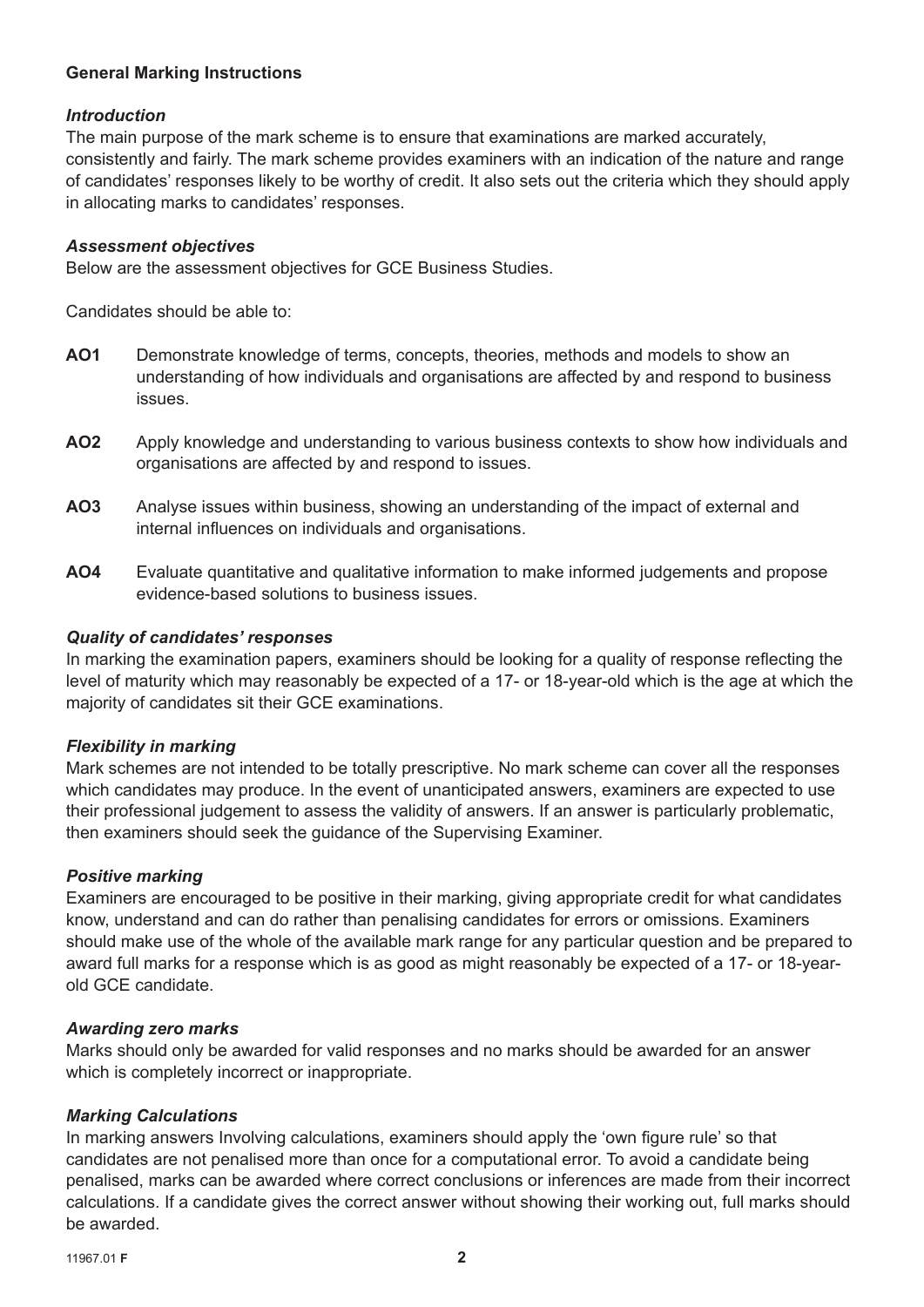#### *Types of mark schemes*

Mark schemes for tasks or questions which require candidates to respond in extended written form are marked on the basis of levels of response which take account of the quality of written communication.

Other questions which require only short answers are marked on a point for point basis with marks awarded for each valid piece of information provided.

#### *Levels of response*

In deciding which level of response to award, examiners should look for the 'best fit' bearing in mind that weakness in one area may be compensated for by strength in another. In deciding which mark within a particular level to award to any response, examiners are expected to use their professional judgement.

The following guidance is provided to assist examiners.

- *Threshold performance:* Response which just merits inclusion in the level and should be awarded a mark at or near the bottom of the range.
- *Intermediate performance:* Response which clearly merits inclusion in the level and should be awarded a mark at or near the middle of the range.
- High performance: Response which fully satisfies the level description and should be awarded a mark at or near the top of the range.

#### *Quality of written communication*

Quality of written communication is taken into account in assessing candidates' responses to all tasks and questions that require them to respond in extended written form. These tasks and questions are marked on the basis of levels of response. The description for each level of response includes reference to the quality of written communication.

For conciseness, quality of written communication is distinguished within either 3 or 4 levels of response.

Where there are three levels of response, quality of written communication is distinguished as follows:

- Level 1: Quality of written communication is basic.
- Level 2: Quality of written communication is good.
- Level 3: Quality of written communication is excellent.

In interpreting these level descriptions, examiners should refer to the more detailed guidance provided below:

**Level 1 (Basic):** The candidate makes only a basic selection and use of an appropriate form and style of writing. The organisation of material may lack clarity and coherence. There is little use of specialist vocabulary. Presentation, spelling, punctuation and grammar may be such that intended meaning is not clear.

**Level 2 (Good):** The candidate makes a good selection and use of an appropriate form and style of writing. Relevant material is organised with good clarity and coherence. There is good use of appropriate specialist vocabulary. Presentation, spelling, punctuation and grammar are of a good standard to make meaning clear.

**Level 3 (Excellent):** The candidate successfully selects and uses the most appropriate form and style of writing. Relevant material is organised with a very high degree of clarity and coherence. There is widespread and accurate use of appropriate specialist vocabulary. Presentation, spelling, punctuation and grammar are of the highest standard to make meaning absolutely clear.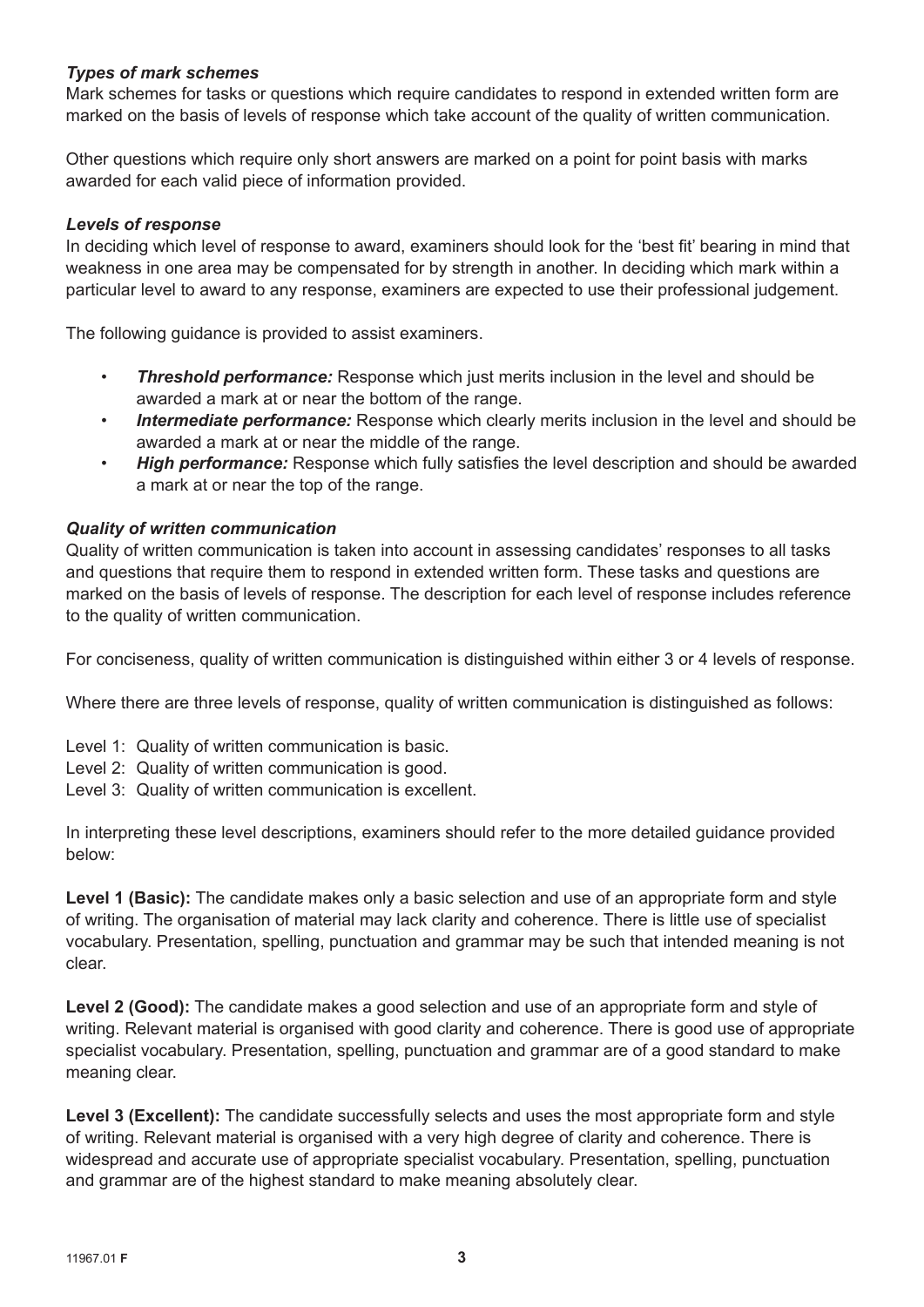Where there are four levels of response, quality of written communication is distinguished as follows:

- Level 1: Quality of written communication is basic.
- Level 2: Quality of written communication is satisfactory.
- Level 3: Quality of written communication is good.
- Level 4: Quality of written communication is excellent.

In interpreting these level descriptions, examiners should refer to the more detailed guidance provided below:

Level 1 (Basic): The candidate makes only a basic selection and use of an appropriate form and style of writing. The organisation of material may lack clarity and coherence. There is little use of specialist vocabulary. Presentation, spelling, punctuation and grammar may be such that intended meaning is not clear.

**Level 2 (Satisfactory):** The candidate makes a satisfactory selection and use of an appropriate form and style of writing. Relevant material is organised with some degree of clarity and coherence. There is some use of appropriate specialist vocabulary. Presentation, spelling, punctuation and grammar are of a satisfactory standard to make meaning evident.

**Level 3 (Good):** The candidate makes a good selection and use of an appropriate form and style of writing. Relevant material is organised with good clarity and coherence. There is good use of appropriate specialist vocabulary. Presentation, spelling, punctuation and grammar are of a good standard to make meaning clear.

Level 4 (Excellent): The candidate successfully selects and uses the most appropriate form and style of writing. Relevant material is organised with a high degree of clarity and coherence. There is widespread and accurate use of appropriate specialist vocabulary. Presentation, spelling, punctuation and grammar are of the highest standard to make meaning absolutely clear.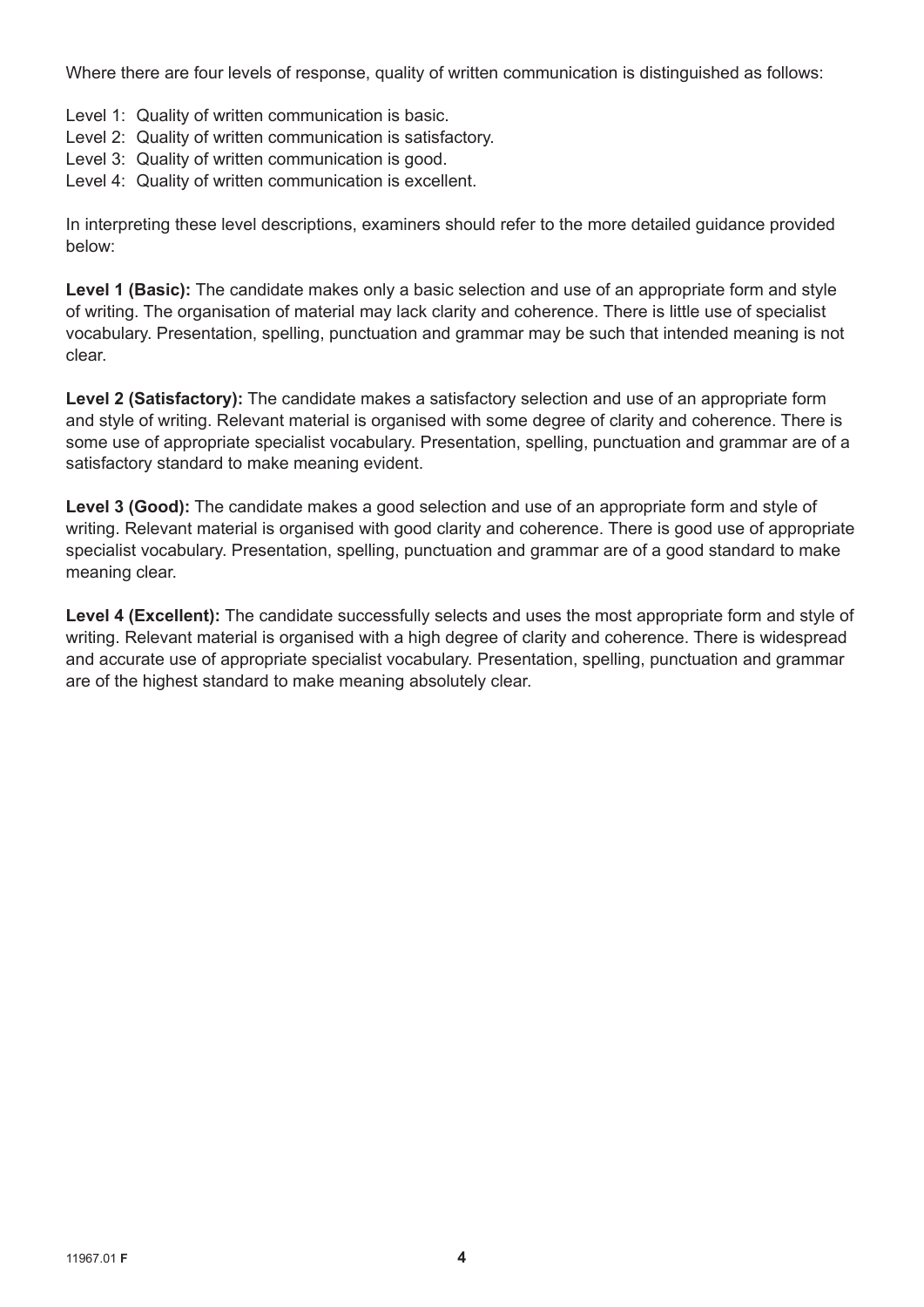| 1                       | Explain two possible outcomes of Dale Farm Limited's decision to increase the<br>price paid to its farmers for milk by 10%.                                                                                                                                                                                                                                                                                                                                                                                                                                                                                                                                                                                                                                                                                                                                                                                                                                                      | <b>AVAILABLE</b><br><b>MARKS</b> |
|-------------------------|----------------------------------------------------------------------------------------------------------------------------------------------------------------------------------------------------------------------------------------------------------------------------------------------------------------------------------------------------------------------------------------------------------------------------------------------------------------------------------------------------------------------------------------------------------------------------------------------------------------------------------------------------------------------------------------------------------------------------------------------------------------------------------------------------------------------------------------------------------------------------------------------------------------------------------------------------------------------------------|----------------------------------|
|                         | Outcomes<br>An increase in the supply of milk to Dale Farm from additional dairy farmers<br>as they will be getting paid 10% more from Dale Farm, so they will switch to<br>supplying Dale Farm.<br>The oversupply may result in future milk price decreases to farmers as too<br>$\bullet$<br>much milk is being supplied in the marketplace.<br>A decrease in Dale Farm's profits as the cost of sales will increase by 10%<br>$\bullet$<br>thus reducing its gross profit and its net profit, showed losses of £315 in<br>2015.<br>Increased the farmers' confidence and pride in Dale Farm who seem to<br>$\bullet$<br>be looking after them financially which will secure future milk supplies (i.e.<br>improve corporate image).<br>The farmers will be motivated and assist Dale Farm in pursuing its objective<br>$\bullet$<br>of safe working environment and comply with all legislation.<br>Less profit, less dividends (due to increased costs).<br>[6]<br>$\bullet$ | 6                                |
| $\overline{\mathbf{2}}$ | Analyse two effects of Dale Farm Limited 's modernisation programme on Dale<br>Farm's profits.                                                                                                                                                                                                                                                                                                                                                                                                                                                                                                                                                                                                                                                                                                                                                                                                                                                                                   |                                  |
|                         | Increased overdraft facilities for Dale Farm resulting in increased bank<br>$\bullet$<br>interest charges, £1.2 million to £2.4 million.<br>Solar farm providing one fifth of energy needs thus decreasing dependence<br>$\bullet$<br>on electric grid and reducing energy costs to Dale Farm.<br>Switch to Greiner Packaging production to lighter and more environmentally<br>$\bullet$<br>friendly yoghurt and cream pots reducing plastics, a further cost cutting<br>strategy.<br>MIS outsourced to Warehouse Management Technology commissioned to<br>$\bullet$<br>manage Dale Farm's stock movements across all its warehouses, reducing<br>its costs still further.<br>The £7 million investment in a cheese packing facility will increase<br>productivity levels for Dale Farm's cheese products.<br>Costs reduced as Net Profit levels increased from 1.28% to 1.41%                                                                                                  |                                  |
|                         | Marking:<br>Level 3 ([7]-[9])<br>An excellent response demonstrates:<br>Comprehensive and relevant, accurate analysis of two effects of Dale<br>Farm's modernisation programme on Dale Farm's profits.<br>Thorough and detailed use of relevant source material to analyse two effects<br>$\bullet$<br>of Dale Farm's modernisation programme on Dale Farm's profits.<br>Level 2 ([4]-[6])<br>A good response demonstrates:<br>Good, accurate analysis of two effects of Dale Farm's modernisation<br>programme on Dale Farm's profits.<br>Good use of relevant source material to analyse two effects of Dale Farm's<br>$\bullet$<br>modernisation programme on Dale Farm's profits.                                                                                                                                                                                                                                                                                            |                                  |
|                         | Level 1 ([1]-[3])<br>A basic response demonstrates:<br>Basic analysis of two effects of Dale Farm's modernisation programme on<br>Dale Farm's profits.                                                                                                                                                                                                                                                                                                                                                                                                                                                                                                                                                                                                                                                                                                                                                                                                                           |                                  |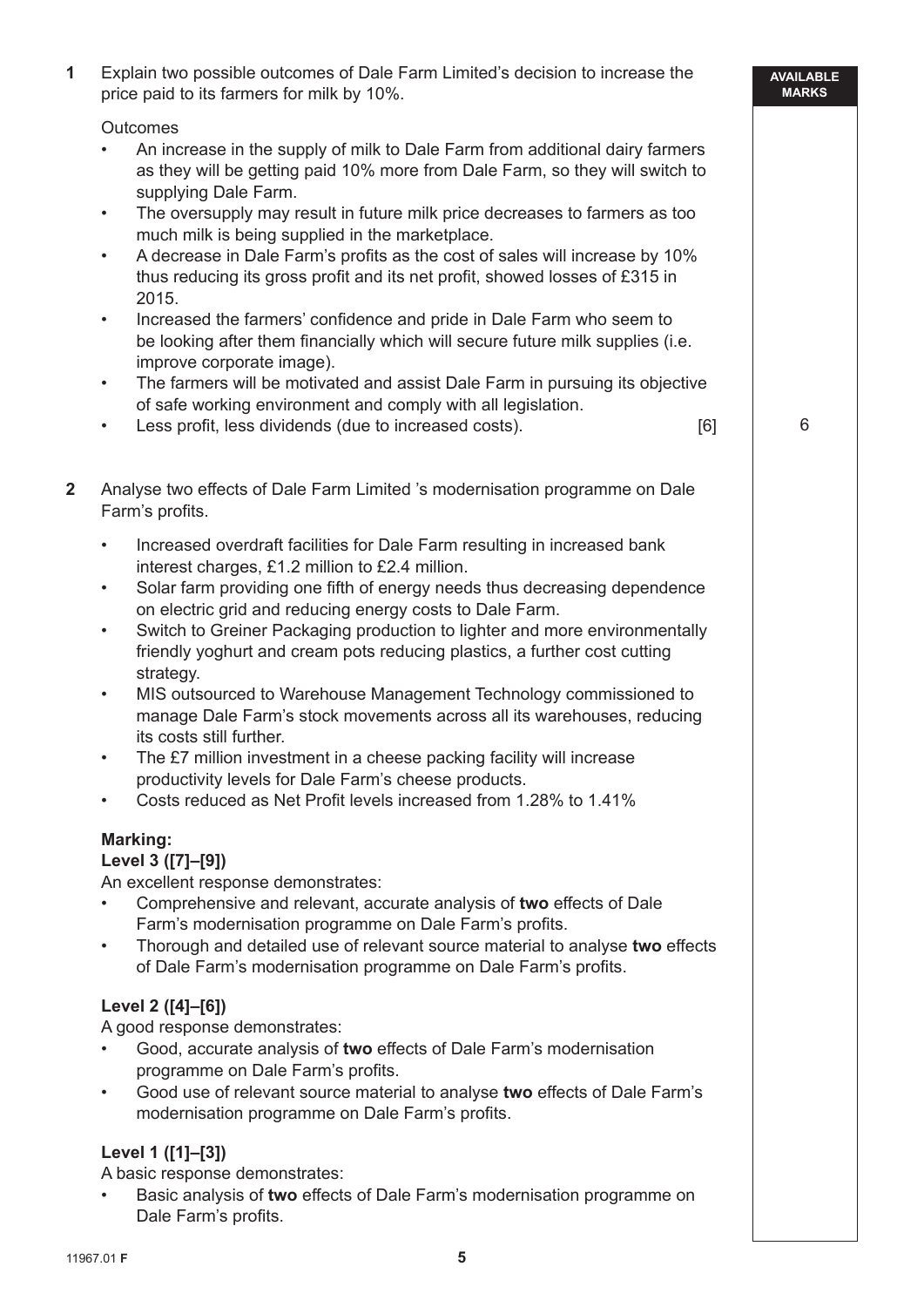• Limited use of relevant source material to analyse **two** effects of Dale Farm's modernisation programme on Dale Farm's profits.

Answers not worthy of credit **[0]** marks [9]

The question requires an analysis of two effects of Dale Farm's modernisation programme on Dale Farm's profits. Any additional explanations stated will not attract any marks.

- **3** Evaluate Dale Farm's use of its Bank overdraft to finance its takeovers and modernisation programmes.
	- Bank overdraft at 31 March 2014 was £14.6 million, increasing to £42.5 million at 31 March 2015 and reducing to £35.5 million at 31 March 2016.
	- Interest/bank charges increasing from £1.2 million to £2.1 million to £2.4 million. These charges reducing Dale Farm profits and dividends to shareholders.
	- Could consider looking at Mortgages/cheaper Bank Loans over a longer period to buy Mullins, Ash Manor and Fivemiletown, could have looked at possibly Hire Purchase or Leasing its Equipment.
	- Overdraft used for short term finance only; immediate access to funds.
	- Loans/leasing used for long term finance ideally; fixed interest.

#### **Marking:**

#### **Level 4 ([13]–[15])**

An excellent response demonstrates:

- Comprehensive and relevant, accurate knowledge and understanding, and detailed evaluation of Dale Farm's use of its Bank overdraft to finance its acquisitions and modernisation programmes.
- Highly appropriate, clear and logical recommendation of Dale Farm's use of its Bank overdraft to finance its acquisitions and modernisation programmes based on well focused and sound analysis.
- Thorough use of relevant source material to address the issues in the question, coming to an informed decision to fully support Dale Farm's use of its Bank overdraft to finance its acquisitions and modernisation programmes
- An excellent quality of written communication.

#### **Level 3 ([9]–[12])**

A good response demonstrates:

- Sound, good, accurate knowledge and understanding, and evaluation of Dale Farm's use of its Bank overdraft to finance its acquisitions and modernisation programmes
- An appropriate, clear and logical recommendation of Dale Farm's use of its Bank overdraft to finance its acquisitions and modernisation programmes based on well focused analysis.
- Good use of relevant source material to come to an informed decision on Dale Farm's use of its Bank overdraft to finance its acquisitions and modernisation programmes.
- A good quality of written communication.

**AVAILABLE MARKS**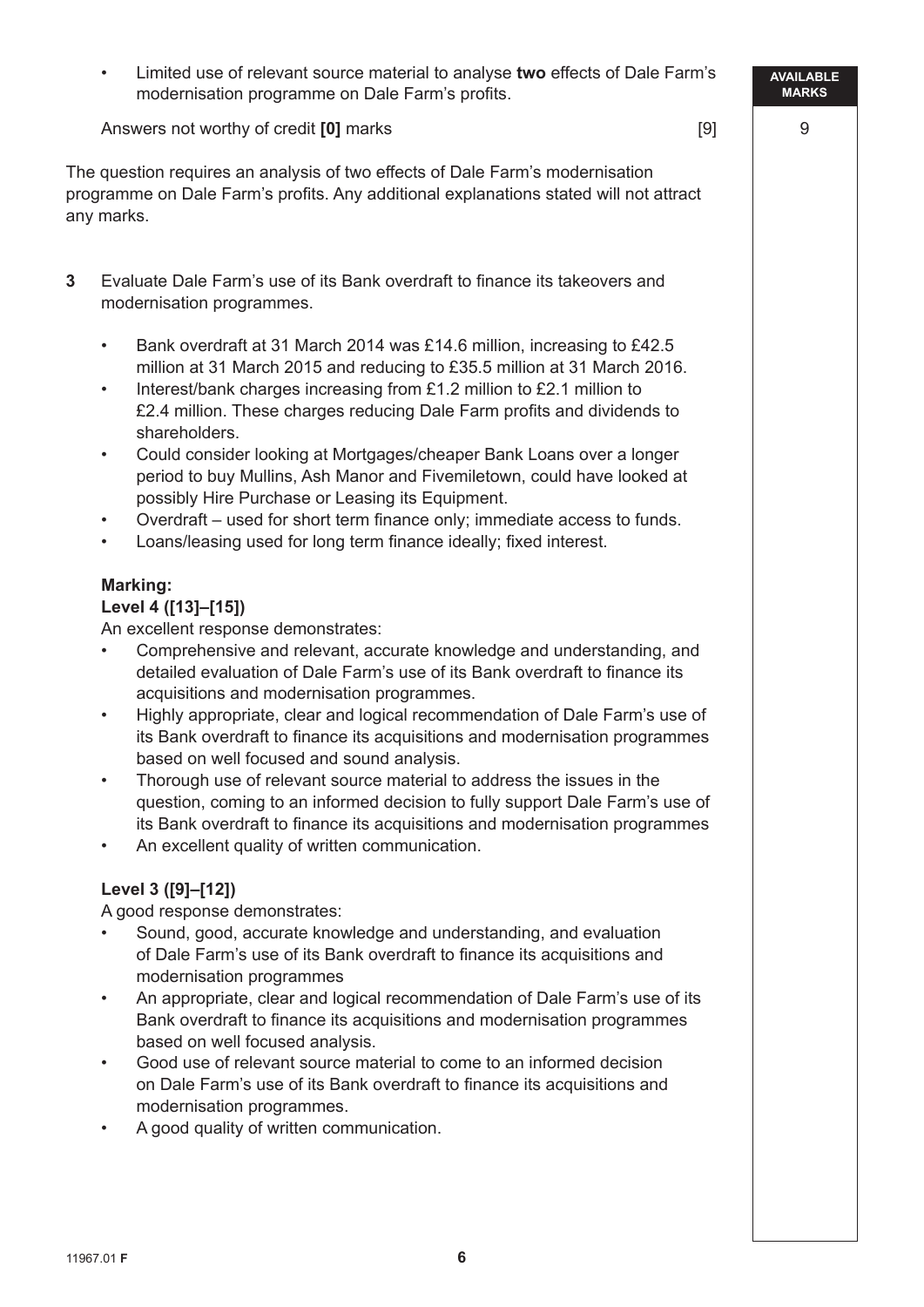### **Level 2 ([5]–[8])**

A satisfactory response demonstrates:

- Satisfactory knowledge, understanding and evaluation of Dale Farm's use of its Bank overdraft to finance its acquisitions and modernisation programmes which may not always be fully developed or may include some inaccuracies.
- A suitable, appropriate recommendation of Dale Farm's use of its Bank overdraft to finance its acquisitions and modernisation programmes based on reasonable analysis.
- Satisfactory use of source material to come to a partially reasoned decision on Dale Farm's use of its Bank overdraft to finance its acquisitions and modernisation programmes.
- A satisfactory quality of written communication.

#### **Level 1 ([1]–[4])**

A basic response demonstrates:

- Basic knowledge and understanding, with unfocused evaluation of Dale Farm's use of its Bank overdraft to finance its acquisitions and modernisation programmes.
- Basic recommendation of Dale Farm's use of its Bank overdraft to finance its acquisitions and modernisation programmes, with limited or no relevant analysis.
- Limited use of data from source material which does not support the final recommendation.
- A basic quality of written communication.

Answers not worthy of credit **[0]** marks [15]

15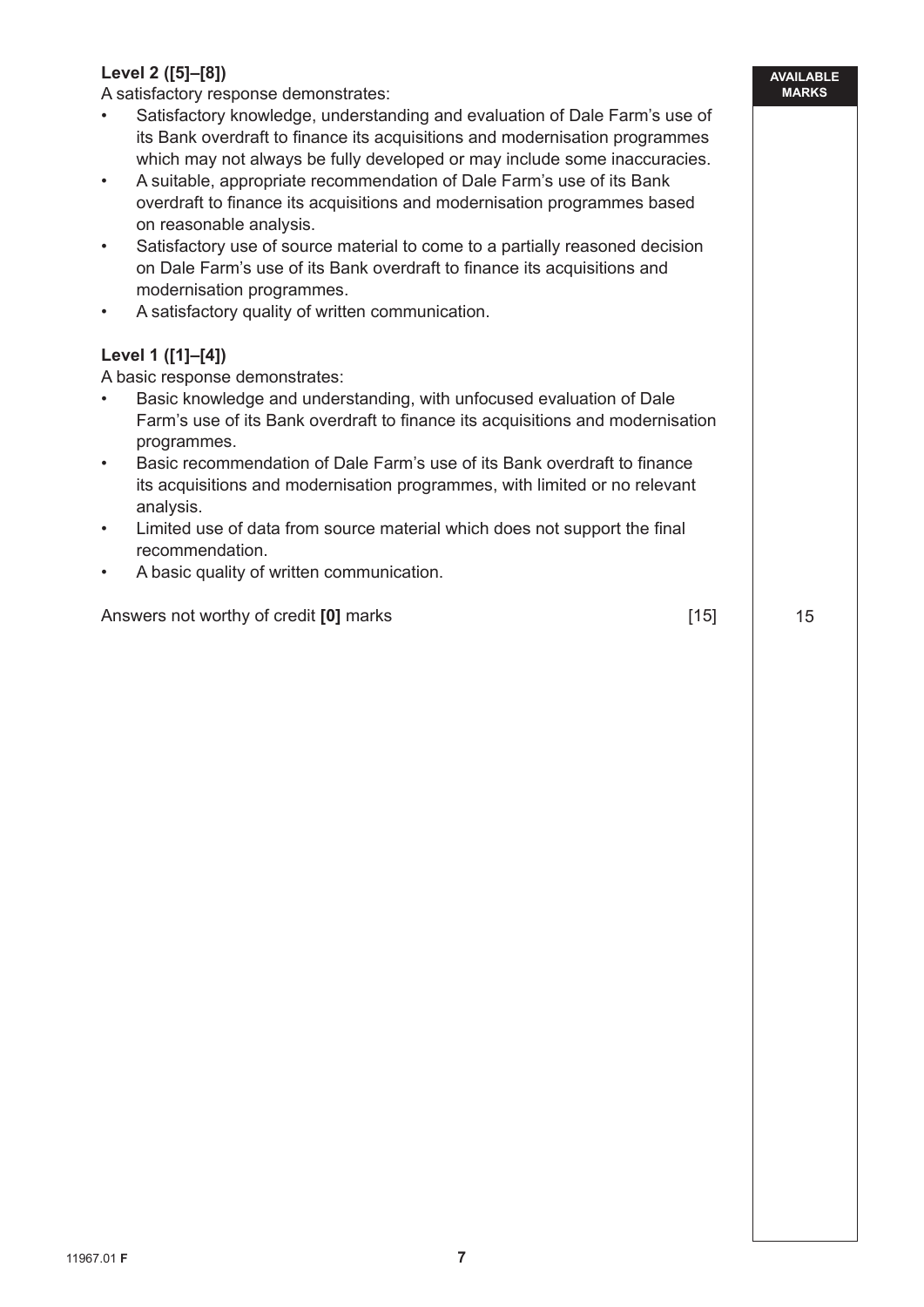- **4** Evaluate the use of takeovers by Dale Farm Limited as a way of achieving business growth.
	- Takeovers can help maintain or increase competitiveness.
	- Mullins Ice Cream takeover, a new market, would result in increased market share through additional customers resulting in increased profits for Dale Farm which can be reinvested for more growth.
	- Savings can be made through takeovers as there is often duplicated resources.
	- Synergy can be gained when there are takeovers, the performance of both businesses will exceed that of its previously separate parts,  $2 + 2 = 5$ .
	- Reduces average costs by Dale Farm by achieving economies of scale through the takeover of Ash Manor Cheese.
	- It removes Ash Manor Cheese and Fivemiletown Cheese as competitors.
	- It adds additional brands to its portfolio of brands.
	- Fivemiletown takeover strengthened consumer cheese offerings, increased and new target markets, increasing profits for Dale Farm.
	- Potential cultural clashes.
	- Speed.
	- Market leader

#### **Marking:**

#### **Level 4 ([16]–[20])**

An excellent response demonstrates:

- Comprehensive and relevant, accurate knowledge and understanding, and detailed evaluation of how Dale Farm's takeovers impacts on its growth strategy.
- Highly appropriate, clear and logical judgement of how Dale Farm's takeovers impacts on its growth strategy based on well focused and sound analysis.
- Thorough use of relevant source material to address how Dale Farm's takeovers impacts on its growth strategy.
- An excellent quality of written communication.

#### **Level 3 ([11]–[15])**

A good response demonstrates:

- Sound, good, accurate knowledge and understanding, and evaluation of how Dale Farm's takeovers impacts on its growth strategy.
- An appropriate, clear and logical judgement of how Dale Farm's takeovers impacts on its growth strategy, based on well focused analysis.
- Good use of relevant source material to address how Dale Farm's takeovers impacts on its growth strategy.
- A good quality of written communication.

#### **Level 2 ([6]–[10])**

A satisfactory response demonstrates:

- Satisfactory knowledge and understanding, and evaluation of how Dale Farm's takeovers impacts on its growth strategy.
- A suitable, appropriate judgement of how Dale Farm's takeovers impacts on its growth strategy, based on well focused analysis.
- A satisfactory quality of written communication.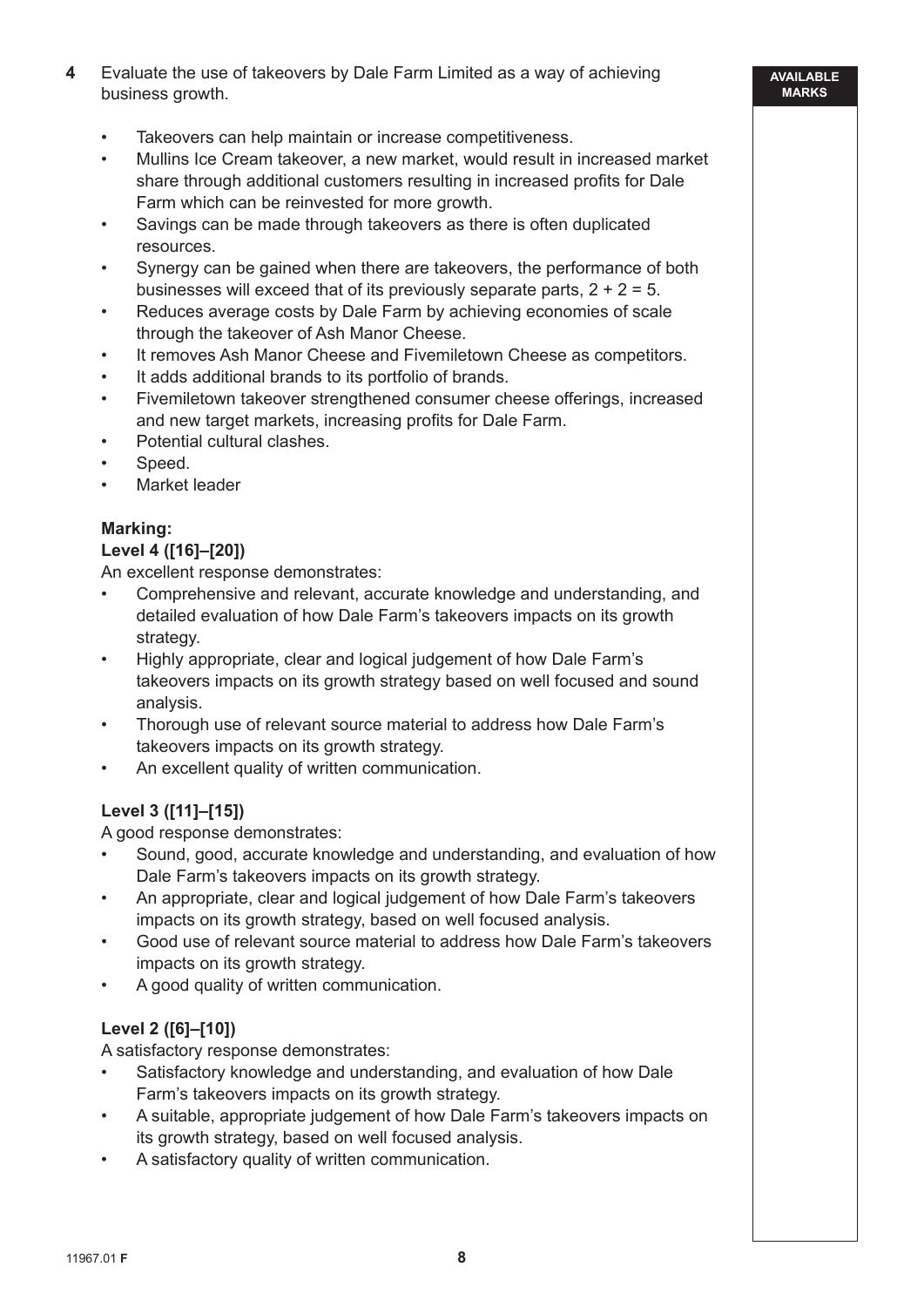## **Level 1 ([1]–[5])**

A basic response demonstrates:

• Basic knowledge and understanding, with unfocused evaluation of how Dale Farm's takeovers impacts on its growth strategy.

20

**AVAILABLE MARKS**

- Basic or no judgement based on limited analysis of how Dale Farm's takeovers impacts on its growth strategy.
- Limited use of relevant source material to address how Dale Farm's takeovers impacts on its growth strategy.
- A basic quality of written communication.

Answers not worthy of credit **[0]** marks [20]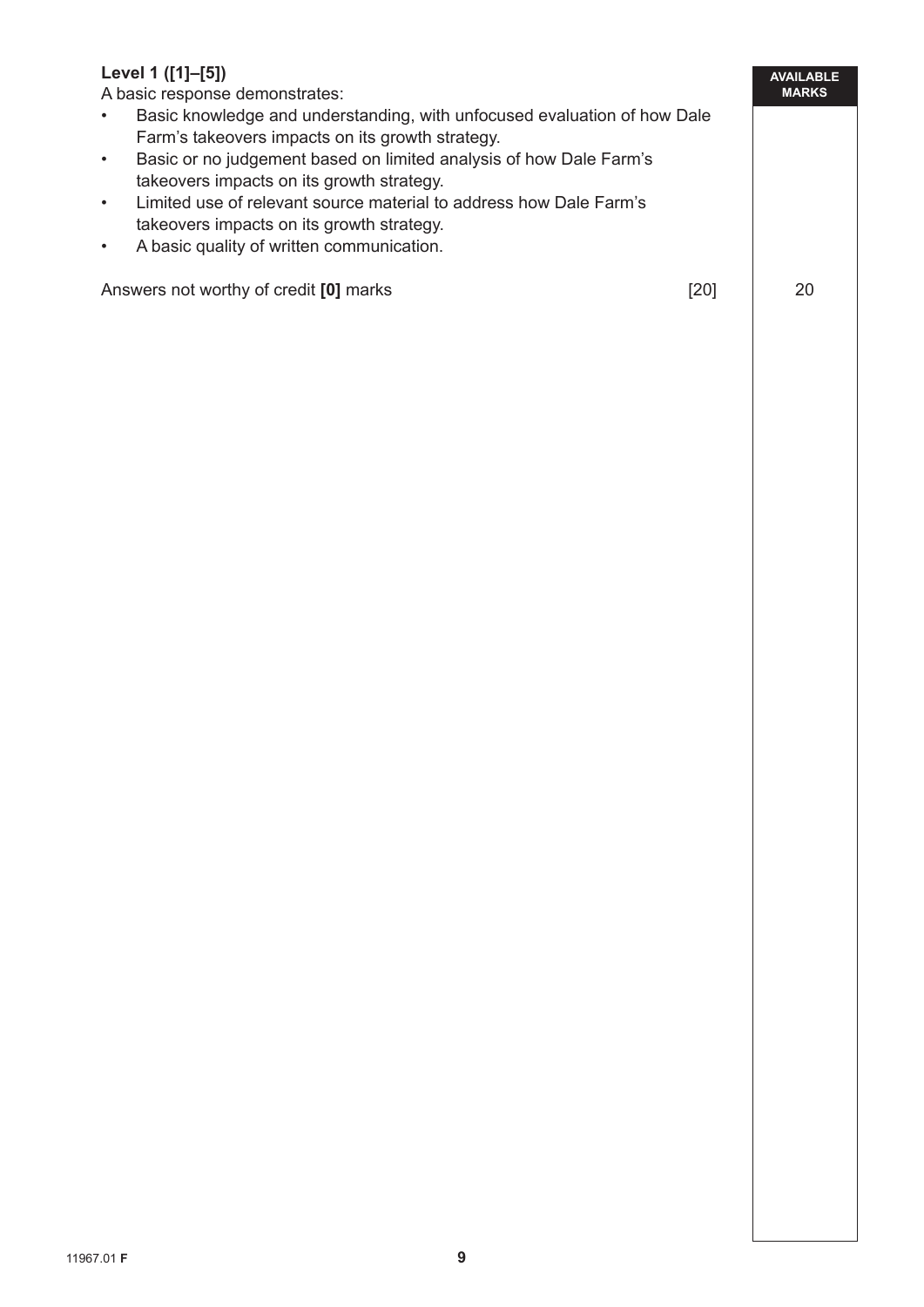**5** Evaluate the threats to Dale Farm Limited of trading globally.

#### **Threats**

 Weakening export markets in Russia, China, Middle East and North Africa through bans, civil unrest and exchange rate fluctuations.

Imposition of EU/Russia trade ban.

Imposition of tariffs/quotas.

Exposure to foreign currency fluctuations especially the Euro and dollar (S.P.I.C.E.D.)

 Increase of Bank Interest rates which will increase Dale Farm's bank charges and further reduce its profits.

 Weak Sterling making it much cheaper to export its products to more countries around the world.

Increased global competition (from companies such as Danone and Müller).

#### **Marking:**

#### **Level 4 ([16]–[20])**

An excellent response demonstrates:

- Comprehensive and relevant, accurate knowledge and understanding, and detailed evaluation of the threats to Dale Farm of trading globally.
- Highly appropriate, clear and logical judgement of the threats to Dale Farm of trading globally, based on well focused and sound analysis.
- Thorough use of relevant source material to address the threats to Dale Farm of trading globally.
- An excellent quality of written communication.

#### **Level 3 ([11]–[15])**

A good response demonstrates:

- Sound, good, accurate knowledge and understanding, and evaluation of the threats to Dale Farm of trading globally.
- An appropriate, clear and logical judgement of the threats to Dale Farm of trading globally, based on well focused analysis.
- Good use of relevant source material to address the threats to Dale Farm of trading globally.
- A good quality of written communication.

#### **Level 2 ([6]–[10])**

A satisfactory response demonstrates:

- Satisfactory knowledge and understanding, and evaluation of the threats to Dale Farm of trading globally.
- A suitable, appropriate judgement of the threats to Dale Farm of trading globally, based on well focused analysis.
- A satisfactory quality of written communication.

#### **Level 1 ([1]–[5])**

A basic response demonstrates:

- Basic knowledge and understanding, with unfocused evaluation of the threats to Dale Farm of trading globally. Basic or no judgement based on limited analysis of the threats to Dale Farm of trading globally.
- Limited use of relevant source material to address the threats to Dale Farm of trading globally.
- A basic quality of written communication.

Answers not worthy of credit **[0]** marks [20]

**AVAILABLE MARKS**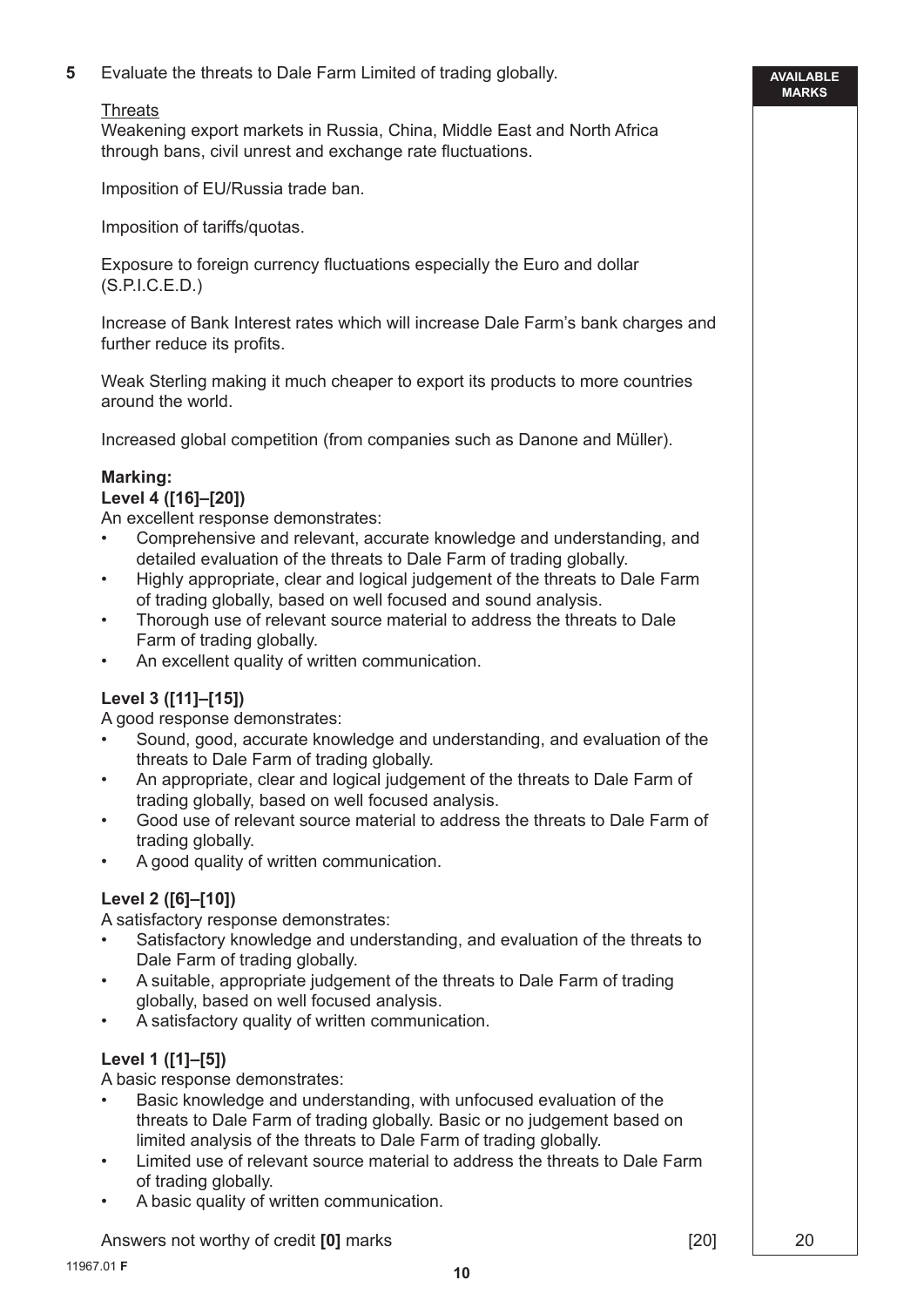**6** Evaluate Dale Farm's corporate social responsibilities using any two elements of Carroll's CSR Pyramid.

 Carroll's CSR Pyramid is a simple framework that helps argue how and why organisations should meet their social responsibilities.

#### Economic

CSR is built on the foundation of Profit which will always come first. It is Dale Farm's responsibility to be profitable with profits being used to innovate to survive and give employment to society. It employs 1100 staff across its sites.

|                      | 31 March   | 31 March   | 131 March  |
|----------------------|------------|------------|------------|
|                      | 2016       | 2015       | 2014       |
| Profit/Loss for year | £4,285,000 | (E315,000) | £3,757,000 |

#### **Ethical**

This is the responsibility to act morally and ethically.

 Dale Farm state that CSR is a key part of their culture. Their approach to CSR is to use their expertise, technology, and relationships to create a positive impact in the communities in which they operate. Dale Farm is also committed to minimising its impact on the environment and has clearly defined policies and procedures to enable compliance with environmental best practice and legislation.

#### Legal

This is the responsibility to obey laws and regulations.

 The group is committed to ensuring a safe working environment. Dale Farm manages its risks through its strong promotion of a health and safety culture, extensive safety training and well defined health and safety policies. The group fully supports and complies with all the legislation which is designed to promote equality of opportunity within Northern Ireland.

#### Philanthropic

This is the responsibility to give back to society.

 Dale Farm are the proud sponsors of The Dubai Derby Free Irish Open, The Ulster Rugby Team and The Mary Peters Trust which helps young people achieve excellence in sport.

## **Marking:**

## **Level 4 ([16]–[20])**

An excellent response demonstrates:

- Comprehensive and relevant, accurate knowledge and understanding, and detailed evaluation of Dale Farm's corporate social responsibilities using any two elements of Carroll's CSR Pyramid.
- Highly appropriate, clear and logical judgement of Dale Farm's corporate social responsibilities using any two elements of Carroll's CSR Pyramid, based on well focused and sound analysis.